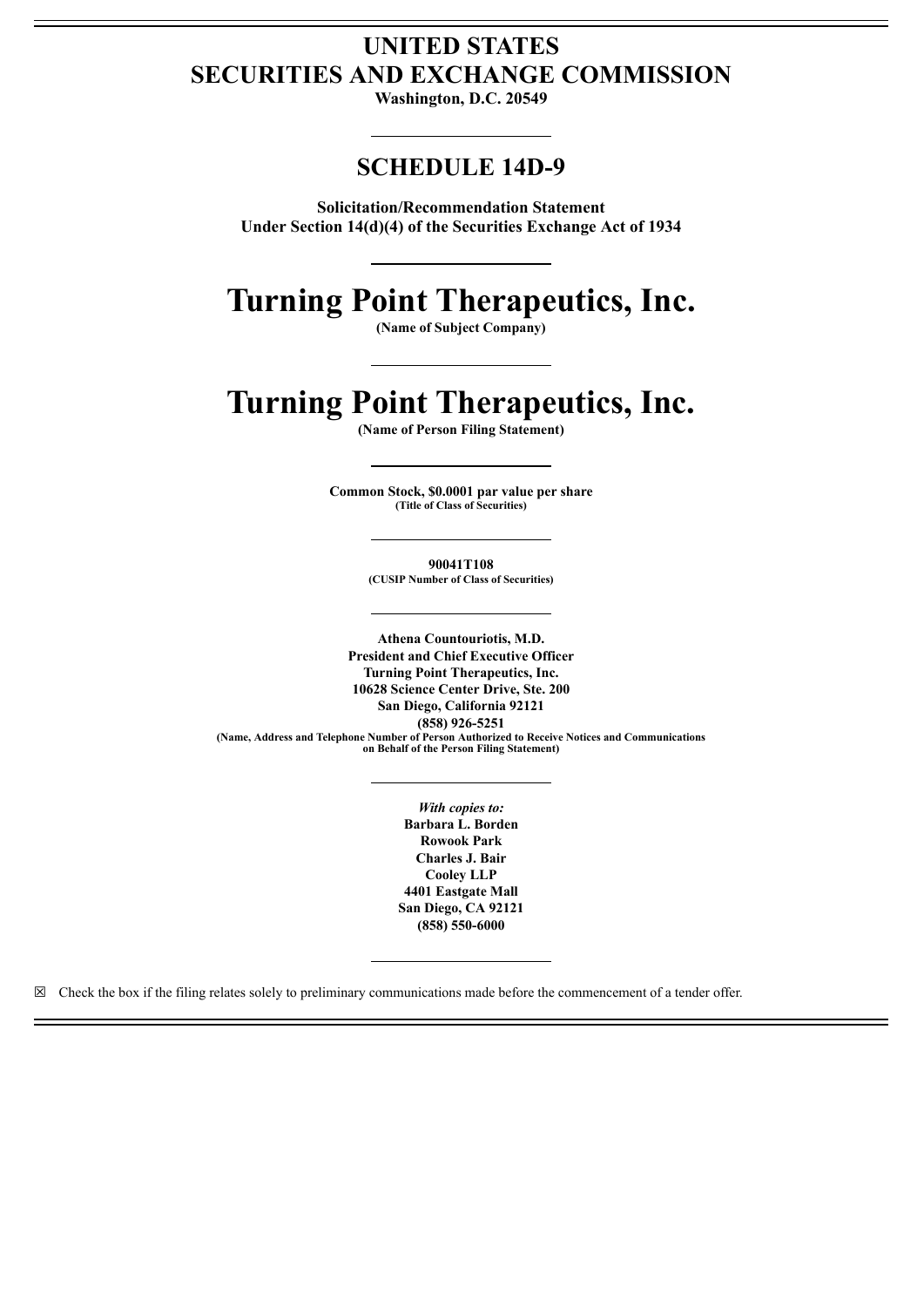This Schedule 14D-9 filing consists of certain communications relating to the proposed acquisition of Turning Point Therapeutics, Inc., a Delaware corporation (the "*Company*" or "*Turning Point*"), by Bristol-Myers Squibb Company, a Delaware corporation ("*Parent*"), pursuant to the terms and subject to the conditions of an Agreement and Plan of Merger, dated as of June 2, 2022 (the "*Merger Agreement*"), by and among the Company, Parent and Rhumba Merger Sub Inc., a Delaware corporation and a wholly owned subsidiary of Parent ("*Purchaser*"). Pursuant to the Merger Agreement, upon the terms and subject to the conditions thereof, Purchaser will commence a tender offer (the "Offer"), to acquire all of the outstanding shares of common stock of the Company, par value \$0.0001 per share (the "*Shares*"), at an offer price of \$76.00 per Share in cash, without interest and subject to any required withholding of taxes. If successful, the Offer will be followed by a merger of Purchaser with and into the Company (the "*Merger*") pursuant to Section 251(h) of the General Corporation Law of the State of Delaware, with the Company continuing as the surviving corporation in the Merger.

The information set forth under Items 1.01, 5.02 and 9.01 of the Current Report on Form 8-K filed by the Company on June 3, 2022 (including all exhibits attached thereto and incorporated therein by reference) is incorporated herein by reference.

### **Additional Information about the Tender Offer and Where to Find It**

The tender offer has not yet commenced. This communication is for information purposes only and is neither an offer to buy nor a solicitation of an offer to sell any securities of Turning Point, nor is it a substitute for the tender offer materials that Purchaser will file with the SEC upon commencement of the tender offer. The solicitation of an offer to sell and the offer to buy shares of Turning Point's common stock will only be made pursuant to a tender offer statement on Schedule TO, including an offer to purchase, a letter of transmittal and other related materials that Purchaser, a wholly owned subsidiary of Parent, intends to file with the Securities and Exchange Commission (the "*SEC*"). In addition, Turning Point will file with the SEC a Solicitation/Recommendation Statement on Schedule 14D-9 with respect to the tender offer.

### Stockholders and investors are strongly advised to read these documents when they become available, including the Solicitation/Recommendation Statement of Turning Point on Schedule 14D-9 and any amendments or supplements thereto, as well as any other documents relating to the tender offer and the merger that are filed with the SEC, carefully and in their entirety prior to making any decisions with respect to whether to tender their shares into the tender offer because they contain important information, including the terms and **conditions of the tender offer.**

Once filed, investors will be able to obtain the tender statement on Schedule TO, the offer to purchase, the Solicitation/Recommendation Statement of Turning Point on Schedule 14D-9 and related offer materials with respect to the tender offer and the merger, free of charge at the SEC's website at www.sec.gov or from the information agent that will be named in the tender offer materials. Investors may also obtain, at no charge, the documents filed with or furnished to the SEC by Turning Point under the "*Investors*" section of Turning Point's website at www.tptherapeutics.com.

#### **Forward-Looking Statements**

Certain statements either contained in or incorporated by reference into this document, other than purely historical information, including statements relating to the acquisition of Turning Point by Parent and any statements relating to Turning Point's business and expected operating results, and the assumptions upon which those statements are based, are "forward-looking statements." These forward-looking statements generally include statements that are predictive in nature and depend upon or refer to future events or conditions, and include words such as "believes," "plans," "anticipates," "projects," "estimates," "expects," "intends," "strategy," "future," "opportunity," "may," "will," "should," "could," "potential," or similar expressions. Such forward-looking statements include those relating to the ability to complete and the timing of completion of the transactions contemplated by the Merger Agreement including the parties' ability to satisfy the conditions to the consummation of the tender offer and the other conditions set forth in the Merger Agreement and the possibility of any termination of the Merger Agreement. The forward-looking statements contained in this document are based on current expectations and assumptions that are subject to risks and uncertainties which may cause actual results to differ materially from the forward-looking statements. Actual results may differ materially from current expectations because of numerous risks and uncertainties including with respect to the timing of the tender offer and the subsequent merger; the number of